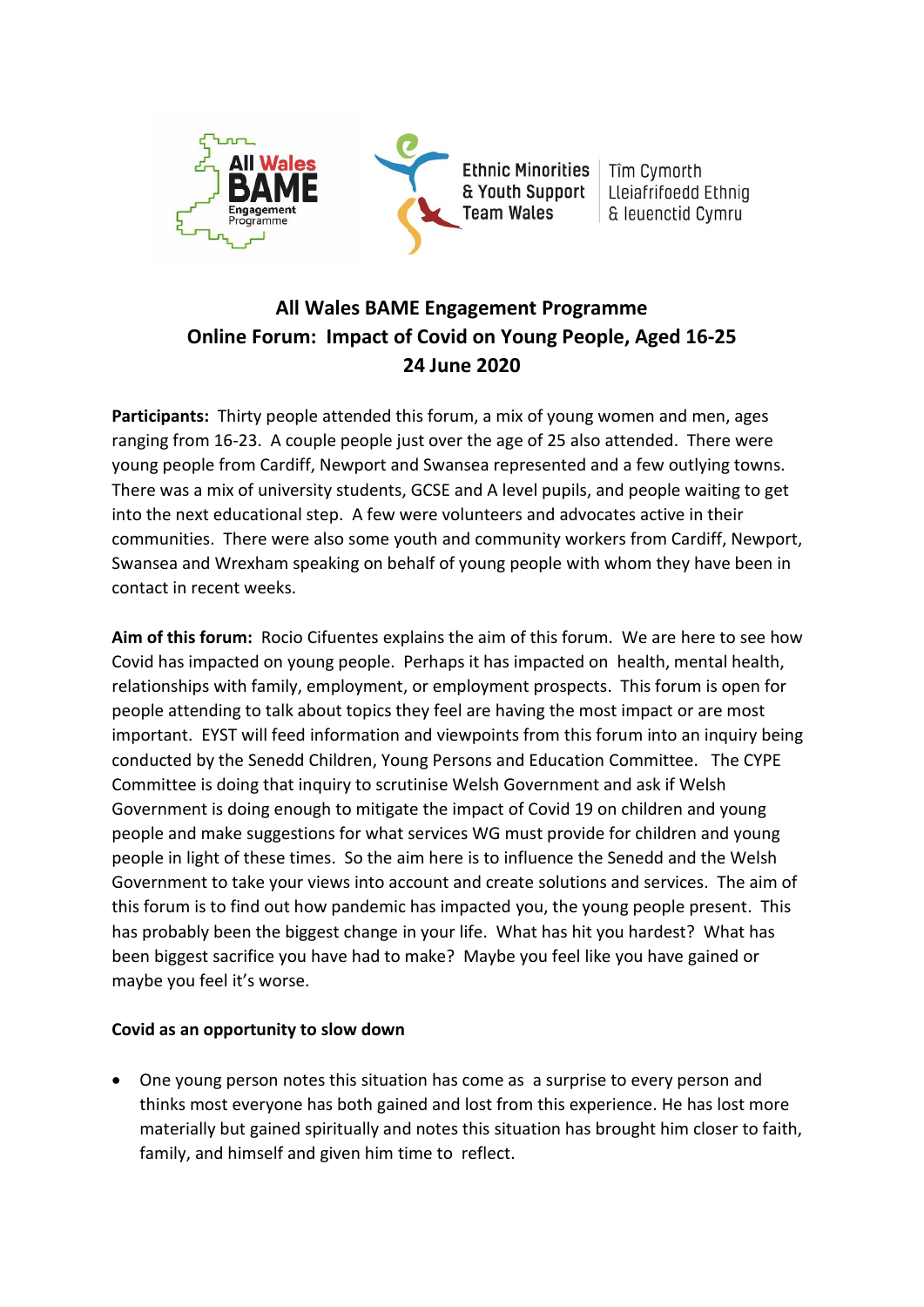- Another young person agrees that though many young people have lost materialistically, they now have closer-knit families. As young people are not able to do other things like go out to play sports, that has been good for connecting with loved ones.
- A couple of others agree that during Covid, they have been "able to slow down and not have 100 mile per hour lifestyle."
- One young person notes that some people will use this time, and some will abuse it. "It's about how you use this time to advance yourself."

### **Lost opportunities to invest in young people's development during Covid**

- Young people need more options to be available for them to fill time in a positive and constructive way. There was strong consensus and a real sense of frustration amongst participants that there has not been enough service provision to guide young people in this period.
- Welsh Government and other public bodies haven't provided sufficient opportunities for young people to use the free time generated by the lockdown in order engage in constructive activities or self-development.
- "Looking at how services are set up, there's not been enough set up to help young people use this time well. Organisations should try and use the same social media and apps that young people are using to channel their energy to something more positive. That is lacking now. They [young people] are just on Fortnite."
- Not enough has been done online to facilitate learning, motivation and enrichment for school children – not least schoolwork but also extracurricular and social options. Most children are just on social media when they could be using this time to be innovative.
- This time period presents an opportunity to motivate children and young people outside of the classroom/school environment, particularly for those children and young people who have not performed well or struggle in school. School is a "one size fits all" construct which does not suit all children and young people. As such, lockdown represents an opportunity as well as a challenge to provide unique services and development opportunities.
- What is needed? Virtual workshops and virtual benefits for children/pupils and young people/students, such as competitions, or learning projects such as history projects. The group had no shortage of ideas for such sessions:
	- o Competitions
	- o Learning projects such as history projects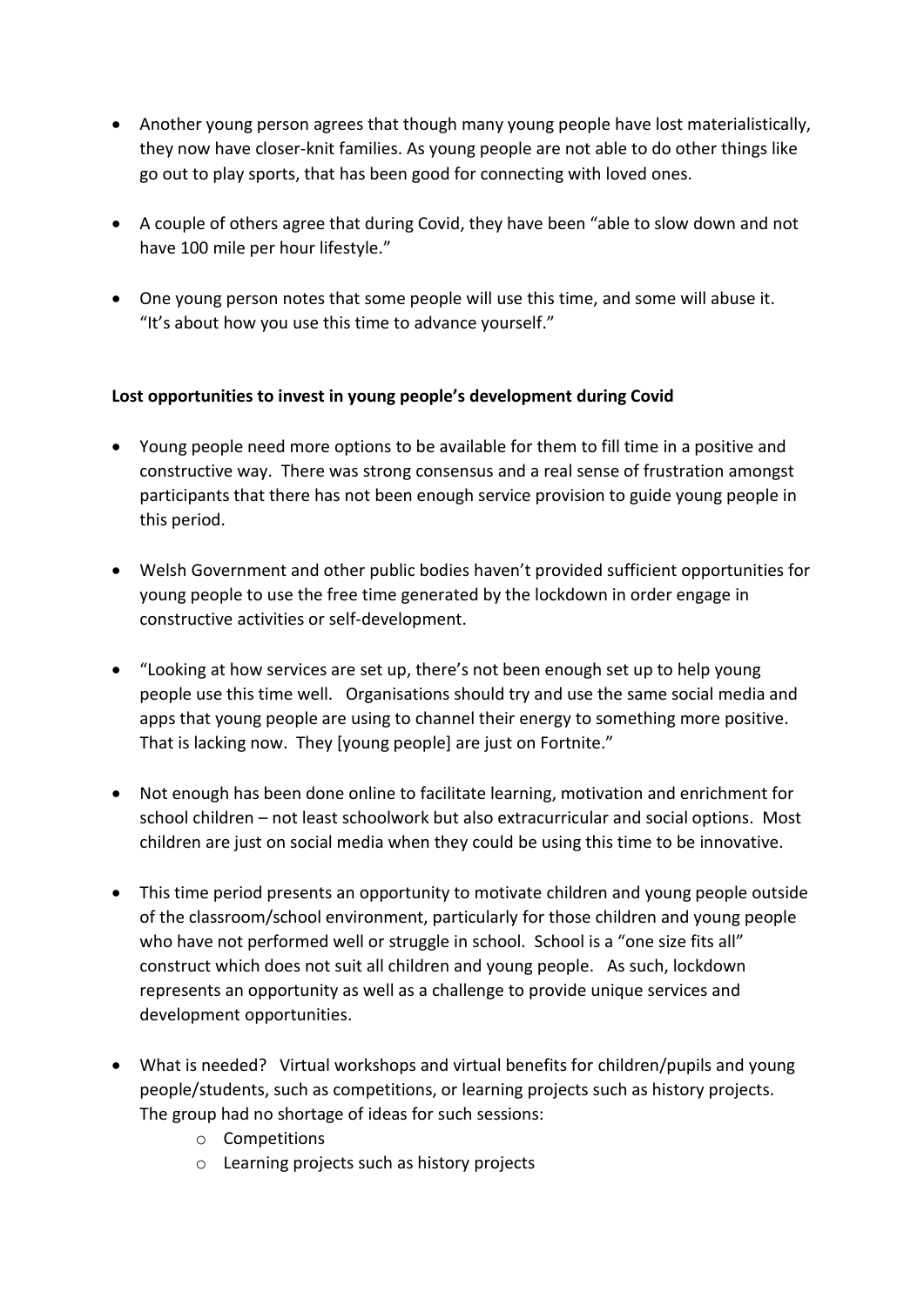- o Virtual book clubs for children of all ages, where children read books independently, then meet online to discuss it.
- o Learn entrepreneurial skills and plan building a business.
- o Facilitation of career guidance and career pathways, particularly for nonacademic youngsters.
- o Hearing from role models that resonate young people's various identities, that have ties in their communities.
- o Youth and third sector organisations can play a big part in setting up or facilitating such sessions.

### **Representation and role models**

- One twenty-four-year-old youth worker noted the foundational issue continues to be representation of BAME people in media and in power.
- "The need for role models and better representation is ongoing. It was a need before Covid and will be after."
- Negative role models can fill the void when positive role models are lacking in media and civil society and also when real opportunities are lacking. Two young people noted that "hungry" young adults who have struggled in school may see drug dealers as role models. "When you see someone like you – who has the same image, the same mindset – if you see them succeeding, you want to follow that … because he relates to me."
- "We need more role models, representation and awareness of those role models." Before lockdown, this Newport youth worker's organisation connected youth with speakers who have thrived in industry rather than academics and showed alternative routes to careers other than academics routes.
- That representation must happen at all levels including broader society politics, media, civil society, and school curriculums.
- A few young people present expressed interest in playing the role of advocate and acting as role models for younger children and can connect with the appropriate EYST worker for that.

## **(Self) Employment & Income**

• One young person in his early 20s has been a barber for 6 years and started his own business two years ago. As young businessperson, he lost out on the opportunity to get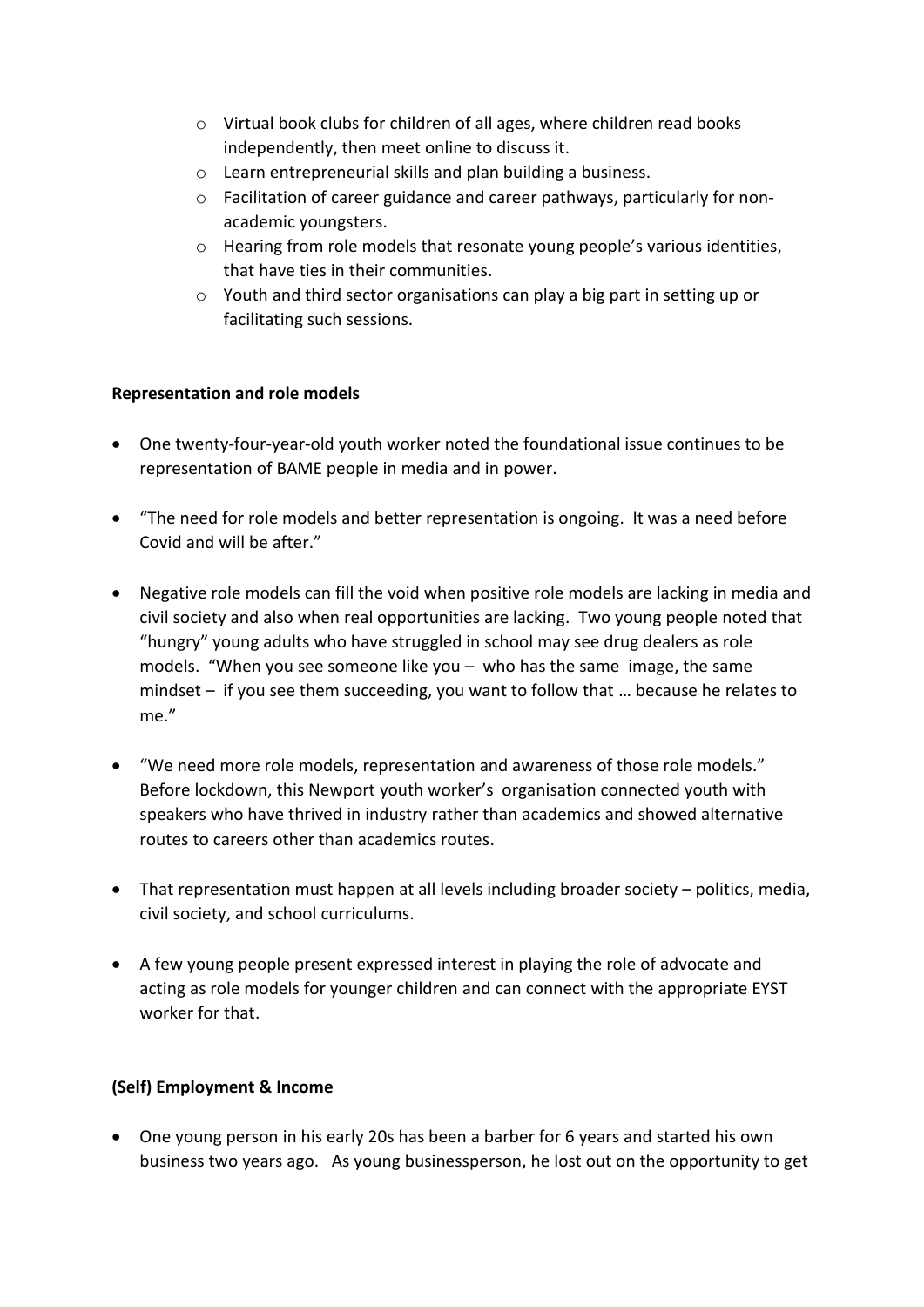a £10,000 grant from the government, because lockdown set in 10 days before he was supposed to sign a lease on a new premises. Thus, while setting up a new premises, he has had to pay his own rent and bills, whilst moving house at the same time. Everything hit at once and it has caused stress and anxiety. "It can be a tough time."

- One person recounts a close young family member's experience during Covid. This family member was a contractor who had made plans to take a break and go travelling before returning to Cardiff to work. Because of lockdown, he was not able to travel and now is unemployed.
- In South Asian families, many men work as taxi drivers or in the restaurant trade, both sectors which have lost much trade in lockdown. Currently, a lot of fathers not able to work and are losing income. In South Asian families, the father is usually the biggest breadwinner, and they may succumb to more pressure as they are not getting same income as pre-Covid.
- One teacher who is from Cardiff, but currently living in Dubai, was planning to come back to the UK. When asked how confident he is about post Covid job prospects in UK, he replied that he is worried about getting a role in a suitable organisation. Previously in Cardiff, he had was overqualified for the roles he was offered. "That would be my main worry if I did come back."

### **Education – Continuity of learning and digital access**

- There is strong consensus and frustration that not enough is being done to support pupils and parents with continuity of learning.
- Lack of access to laptops and Wifi continues to be a serious intractable problem, despite the funding given by Welsh Government to local authorities to resolve this issue. EYST staff continue hear from families every week who have not been provided laptops or have no access to Wifi for home learning or only have one laptop for many children. Other organisations report the same. EYST knows of several families who still had not been provided with digital access in early July. In one instance a family was loaned a laptop in June, only to be asked to give it back when schools reopened. In other instances, even third sector advocates have found it difficult to liaise with schools to resolve digital access for families. And those are the families who are somewhat engaged or have networks that have resulted in referrals to EYST or other third sector organisations. Refugee and asylum-seeking families face the greatest challenges in the digital divide. But they are not the only families facing this.
- A youth worker from Swansea mentions that some young children feel parents have not had support to help young people with schooling. Other people in the forum agree,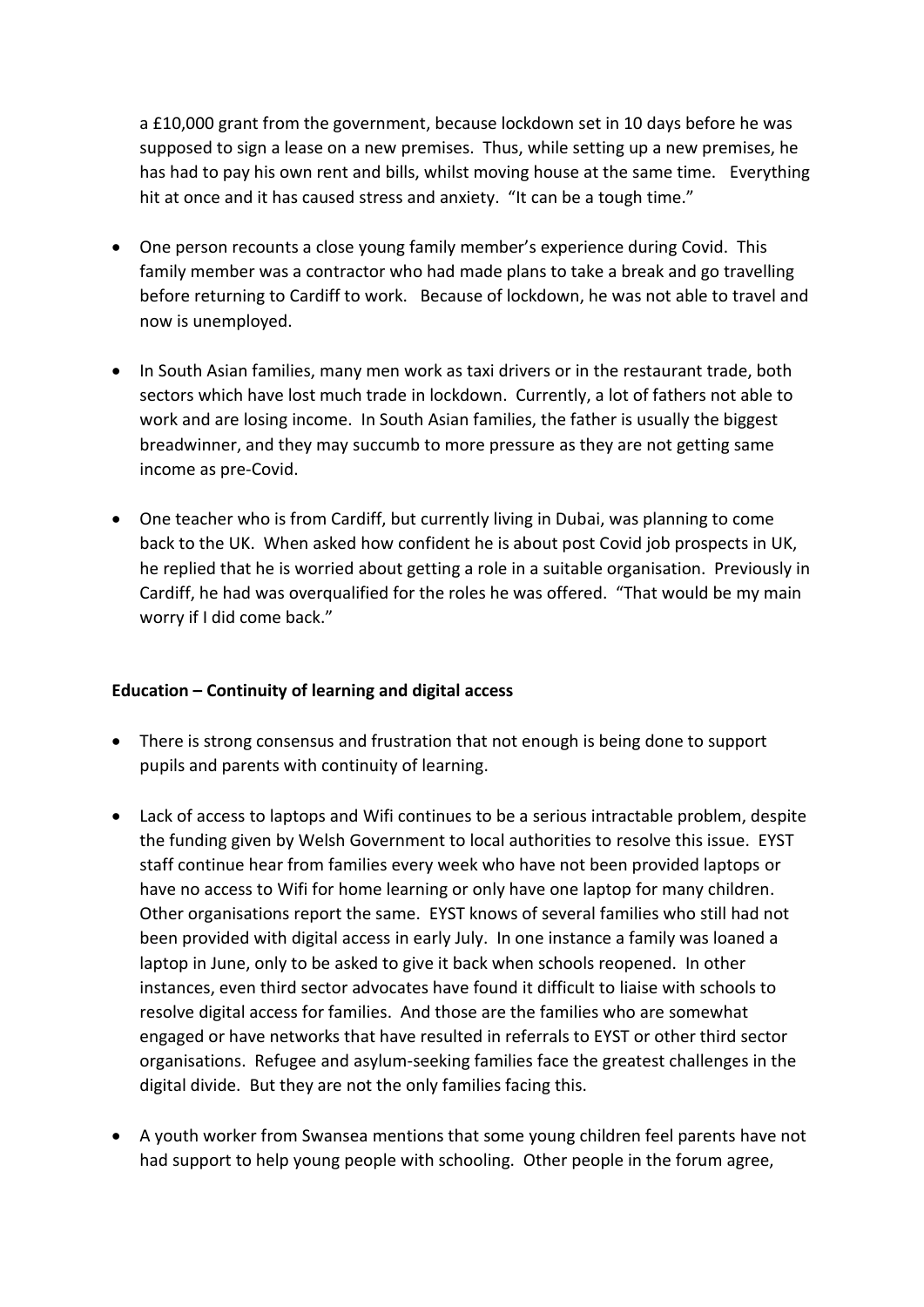particularly issues with online homework and parents who lack computer or English proficiency.

- The Swansea youth worker recounts what young people have told him. A lot of them don't feel supported. Being young people, they might not make effort to engage in home learning unless someone reminds them, prompts them and is there to help. If parents don't know how to do that, there is no support.
- Another young participant says, "Most families of Butetown have not been supported at all. They've just had a few crayons and a few books."
- One 16-year-old girl notes her younger brother was enrolled in education when they arrived in the UK and Swansea in January, but now because of Covid is at home and is not doing much. She doesn't know if he has any homework. He is just on phone. "I try to teach him by myself, but I don't know if that is going to work." The family does not have a laptop and her brother has not been given one by the school or local authority.
- That same girl hasn't been in school since just arriving to UK and Swansea in January. She was told to wait for September to enrol in school. Her younger brother was placed in a school when they arrived, only to have his education disrupted again due to Covid.
- A youth worker notes that there is a lack of opportunities for 16-year olds, including volunteering opportunities.
- Single parent families face many challenges, as the parent must be carers as well as study and work part time.
- Some young people mention poverty. If a family is well off, they can hire tutors. But if a family is poor, the children will not have the same experiences as other people who have resources. "So, inequalities are a big deal."

### **Education – Pupil's anxiety over Summer 2020 assessment arrangements**

- A youth worker knows many 16-year olds who are worried about GCSE grades. They are concerned about impact on grade if the teacher dislikes them or if they have fallen out with the teacher, it will affect your grades. "There is not one youth who doesn't feel that."
- Another school pupil notes the uncertainty about this current grading system and the nervousness that brings for pupils, especially those who are waiting to see if they are able to get into the courses they strive for at  $6<sup>th</sup>$  form or college. "You want high grades and if you don't get them, you will fall down. And some kids won't have power to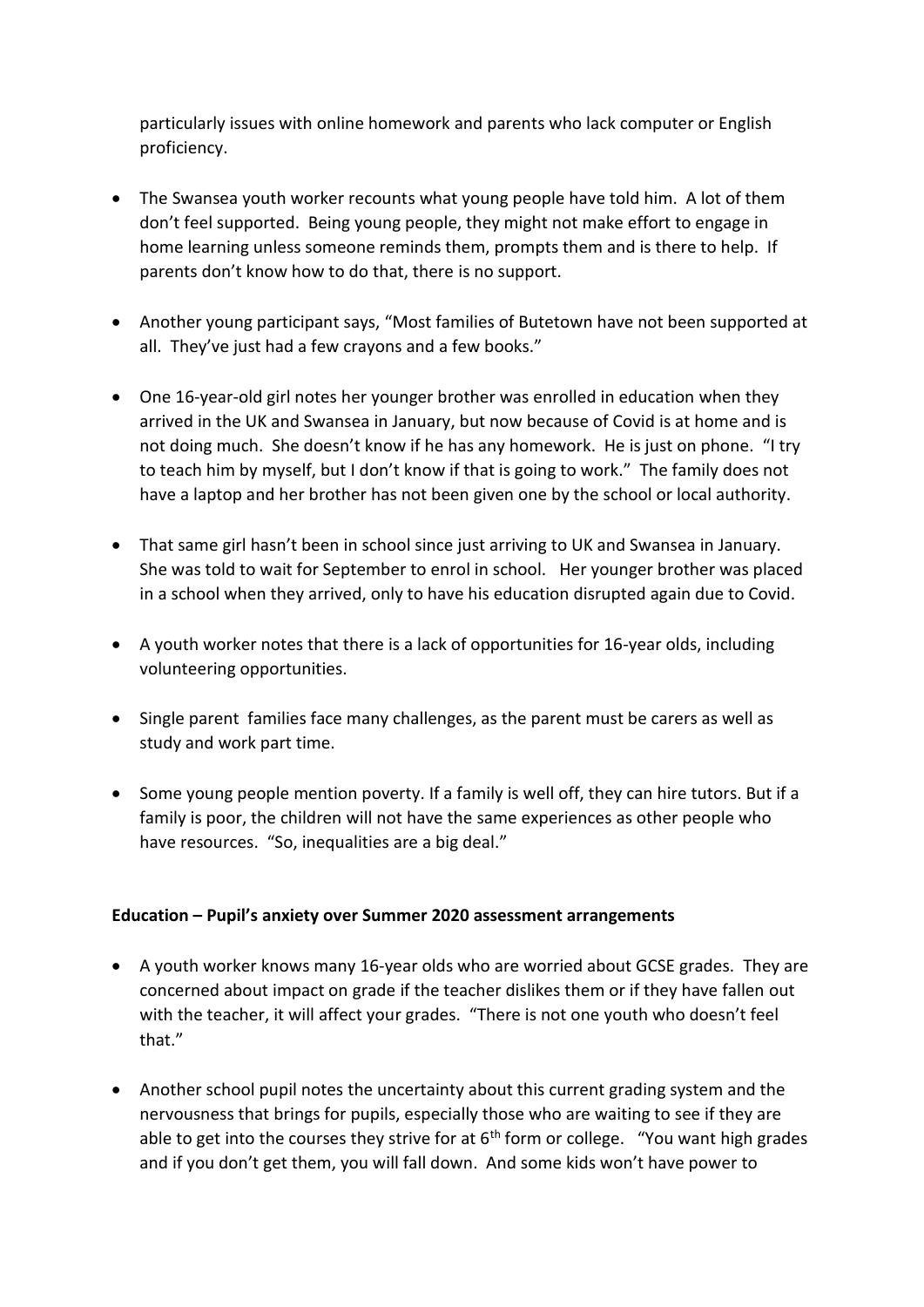complain or to challenge the school if they get grades they don't like." This pupil also feels predicted grades will be unfair to some young people.

#### **Education – University Students**

- Experiences of university students have been affected by the abrupt transition to online coursework and exams.
- One student notes that a large part of her medical course is already self-directed learning which requires students to motivate themselves.
- There is some evidence that different departments may have inconsistent methods and approaches for dealing with completion and assessment of remaining coursework given the abrupt closing of classrooms, labs and libraries. One person's sister who is in university has been told that her department will use predictive grades for any missed or unfinished labs. A student in a different department at the same university missed a lab when classes shut, but the department facilitated his group to be able to complete the assignment in alternate fashion.
- Students with pre-existing responsibilities such as work or care responsibilities or preexisting physical or mental health problems may be more affected by the impact of campus closures and abrupt university shutdown. Those students may lose out more when departments draw upon previous assessments to predict grades in lieu of summer exams.
- Numerous international students are in dire straits. One lost his part time retail job when the flood hit Pontypridd a few weeks before the Covid lockdown. After that, it was hard to continue paying university fees. He has loans in his origin country related to his education in UK. He is not in furlough because he has been out of work since the flood. There is no help from Government and the university is not helping. He asks, "Is there anyone I can get help from? I am struggling and it is affecting my mental health." There at least 20 students in this situation in his area, many of whom are down to their last few pounds. The EYST team has been following up with this gentleman.

### **Health & Mental Health**

• Rocio notes that the Covid 19 situation impacts on everyone's mental health, so although this is a difficult subject, she invites people to share their own experiences or those of people they know.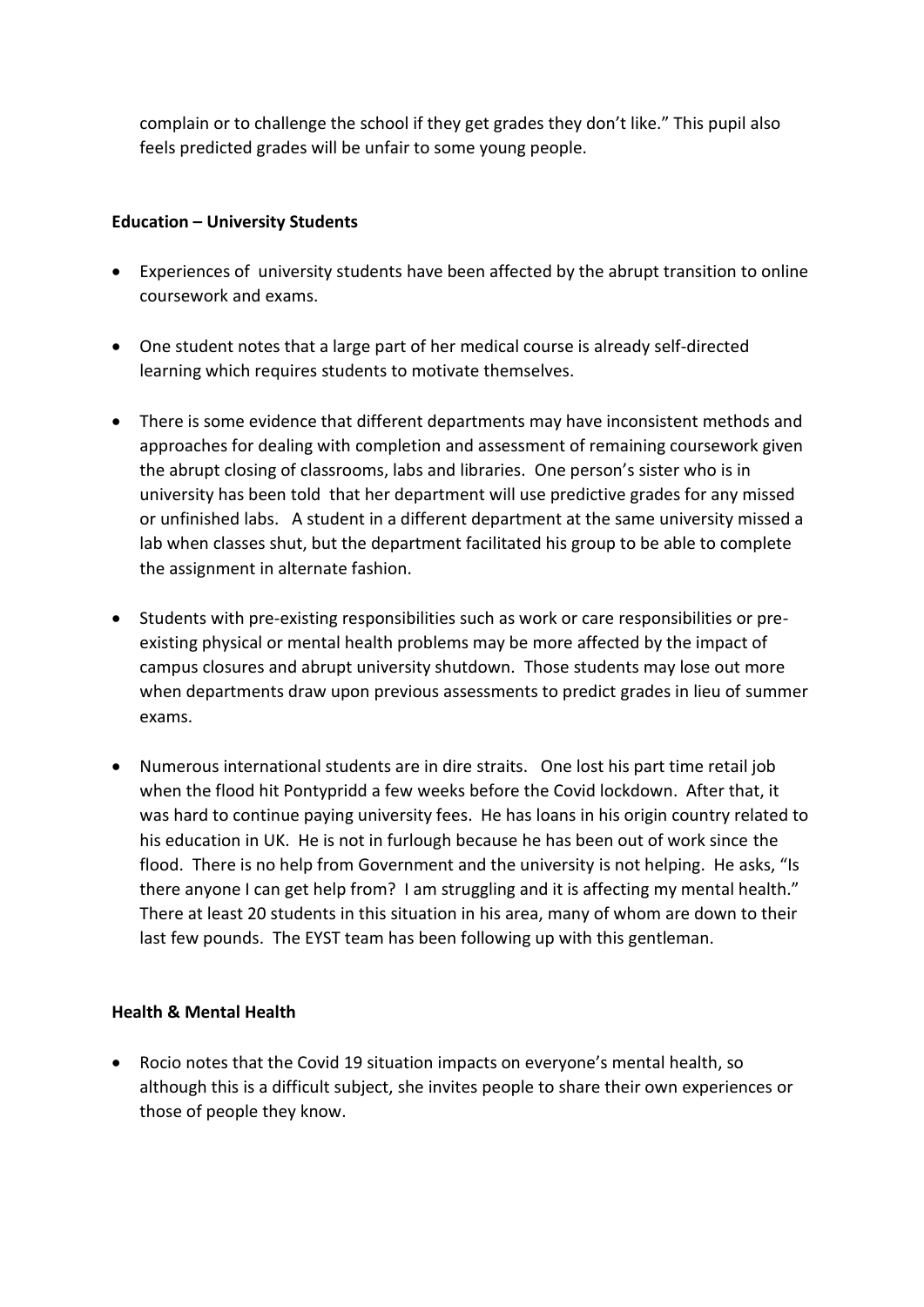- Males in particular feel pressure to conform to a stereotype of being strong and the man of house. In public they show a "brave face" and then get home to face feelings that they wonder where they came from. These gendered expectations can feel heightened in this pandemic. "Especially in lockdown. Your stuck in the room and can't see friends. A lot of people out there are struggling." A youth worker also notes that he struggles to get young men to talk about mental wellbeing. When asked, they refer to boredom, but he senses there is more than that underneath.
- There is a risk that people mask depression with phone addiction or with drugs. "We aren't educated in these things." One solution posed is for people in early 20s to be in place to have frank talks with younger kids. "We need to have people who resonate with different communities and cultures."
- Social media is a very dangerous place. Schools and government should have more presence are on social media, so that if kids are on their phone, they are learning.
- Children and young people need encouragement and options to engage in alternatives to social media such as reading. "When you are reading a book, it resonates with you and you have a conversation with yourself."
- Physical exercise is very important to mental health. One former EYST youth volunteer (now a uni student) has created a webpage to encourage women and girls to take up physical activity. She noted that as, as a Muslim female, the weightlifting scene is dominated by men. She aims to raise awareness that being female has nothing to do with a person's ability and that attending to your physical wellbeing has massive impact on mental health. She wants to continue to find further ways to encourage people who want to get into fitness and health but do not have confidence.
- EYST has an Instagram live session every Friday at 5pm. It is open to anyone to join, and the purpose is to inspire and motivate. The host or speaker can be a community member or represent an organisation. The former volunteer showcased above recently hosted one session, following which quite a few young people have asked how they can get into fitness and training.
- One Children and Youth Advocate, stresses that we need to account for young parents and families, who have unique emotional and financial pressures. New moms in their 20s face lack of childcare, especially with children not going to school. This is affecting young women's mental health, especially if they have a partner who is working, and all care falls on them. And for new parents, health visitors are not visiting as often as usual.
- Another charity worker noted the stress on young people with additional needs, especially anyone on the autistic spectrum for whom routines are important. This situation has left some people further isolated. At the beginning of the most restrictive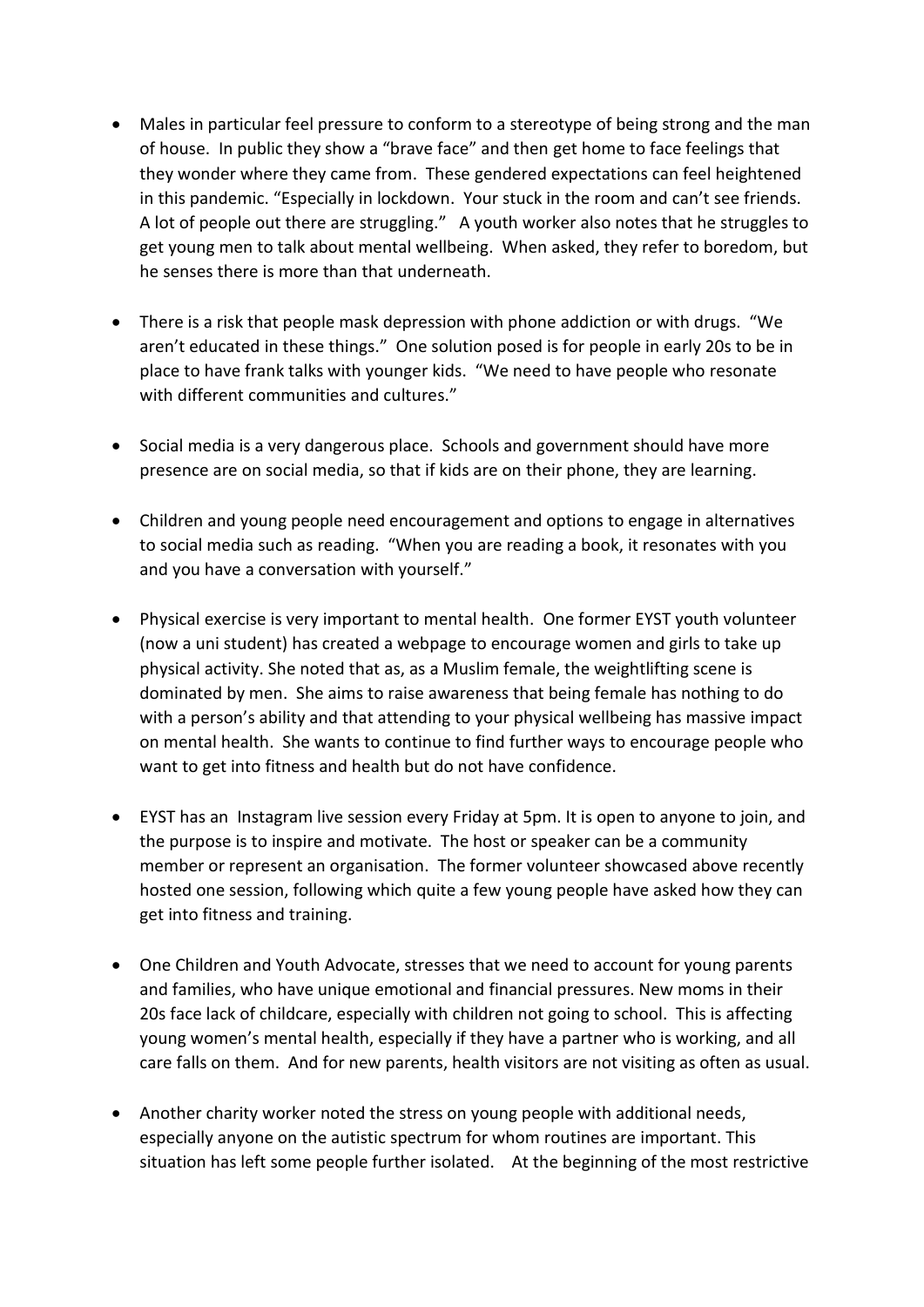lockdown phase, the Government could have made an earlier decision to allow unlimited exercise for families whose children needed it. But even now that families are allowed outside more, for people on the spectrum for whom routines are important, families can't take them to their favourite restaurant or their favourite activities.

#### **Community cohesion and racism**

- Some young people feel racism and exposure to racist incidents are currently an issue whether verbal or online. Some felt a need to have more police on the road to make it safer, but others have fraught relations with police. One youth worker is supporting young people to report racist incidents.
- One person in her late 20s has witnessed rising tension between younger and older people in her community. The tension has always been there but has been more pronounced since Covid 19 and lockdown. There is a high percent of retired folk where she lives. With lockdown, the younger people feel they are being judged as older people criticise, "Why are young people in the streets?" That seems to have caused kids to do things they may not have otherwise and that escalated tension. "It was a problem before, but now everyone is angry. It may be done subconsciously by the older people, but there is increased criticism of young people when it's not really their fault. It has ostracised young people."
- The forum chair has witnessed the same. "People are being very judgemental, almost vigilante, and it can have currents of racism."
- One young person refers to bad relations between young people and the police in Butetown, Cardiff. "Most of us get stop and searched for no reason. It is part soft their job, so we have to respect that. But if police approach boys in aggressive way, they won't like it and there is a lot of tension there as well."
- He notes the distinctness and individuality of the Butetown, a close-knit community, where there are a lot of flats and normally, people socialising outside of flats. "You see a lot running a [sporting] club with 200 boys." The Covid situation is really hard on the boys who have nothing to do. There is nothing for them. And the Black Lives Matter movement and associated media coverage has really affected them. There has been racism for many years. These boys have always had that racism. There needs to be a change or things will get worse. We've been through cycles. Young boys don't have job opportunities because of where they come from."
- The chair asks, "What can be done?"